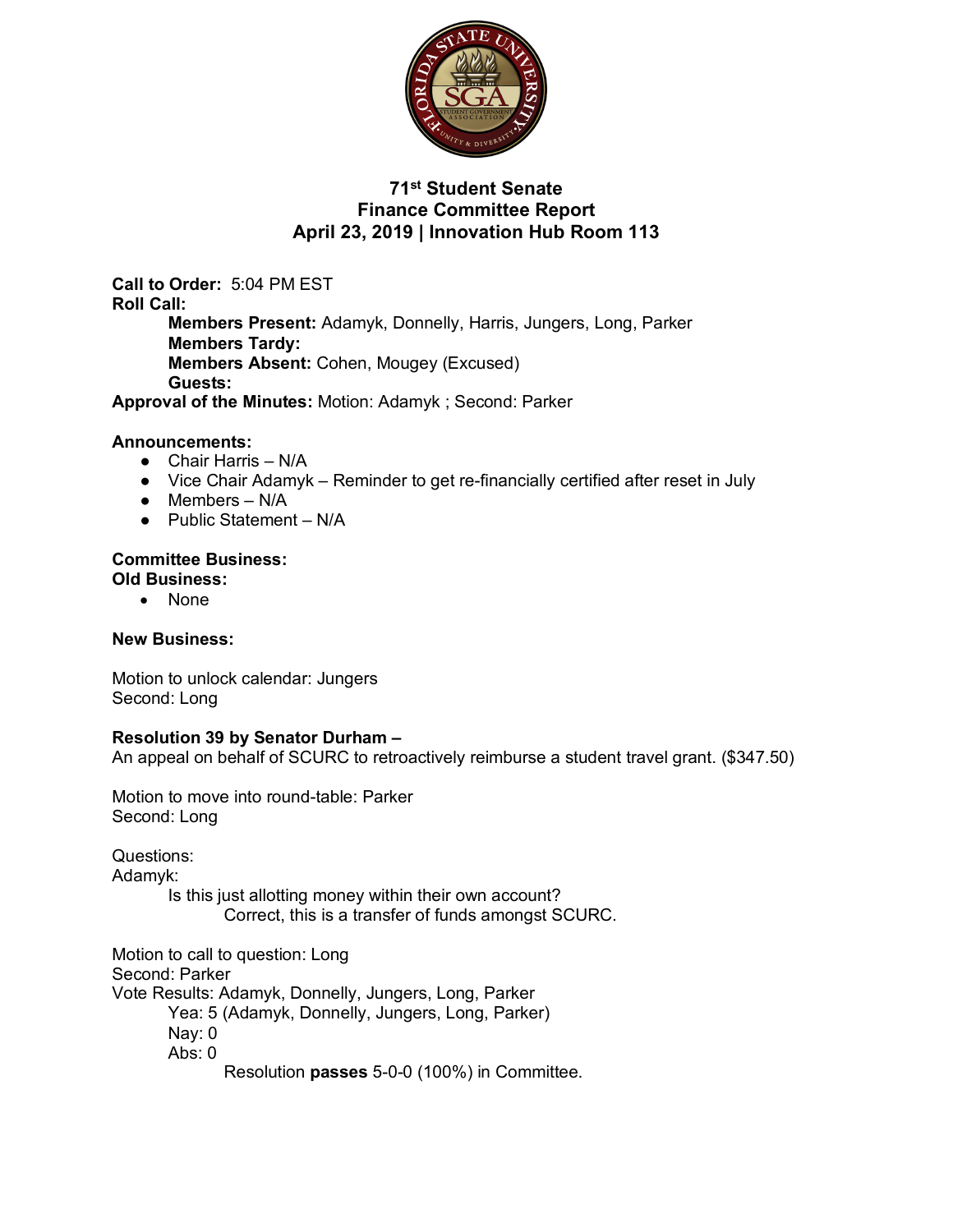

### **Resolution 40 by Senator Murcia –**

An appeal on behalf of the Trumpet Guild to retroactively fund a trip. (\$1,591)

Motion to let non-senator speak: Parker Second: Long Non-Senator: Representative from Trumpet Guild

Questions:

Adamyk:

Why was the proper paperwork not filled out?

Nole Central was not clear enough and we believed the proper paperwork was filled out.

Are the receipts readily available?

They do not have

When was the trip?

Wednesday, March 13-March 17

Receipts submitted:

April 12

Donnelly:

How many people and how long was competition? 17 people and competition lasted 3 days. Took 2 12-person vans What was \$2,990 for on request? Assistance from College of Music Dean for trip

Parker:

RTAC budget before reimbursement? \$3,997.77 Has accounting been in contact with you about the issue? Been in contact with Dr. Acosta to help with issue

Motion to move into round-table: Adamyk Second: Parker

Motion to call to question: Parker Second: Adamyk Vote Results: Adamyk, Donnelly, Jungers, Long, Parker Yea: 4 (Donnelly, Jungers, Long, Parker) Nay: 1 (Adamyk) Abs:  $0$ Resolution **passes** 4-1-0 (80%) in Committee.

### **Resolution 48 by Senator Durham –**

An appeal on behalf of The Big Event to retroactively reimburse a student for February programming. (\$47.13)

Questions: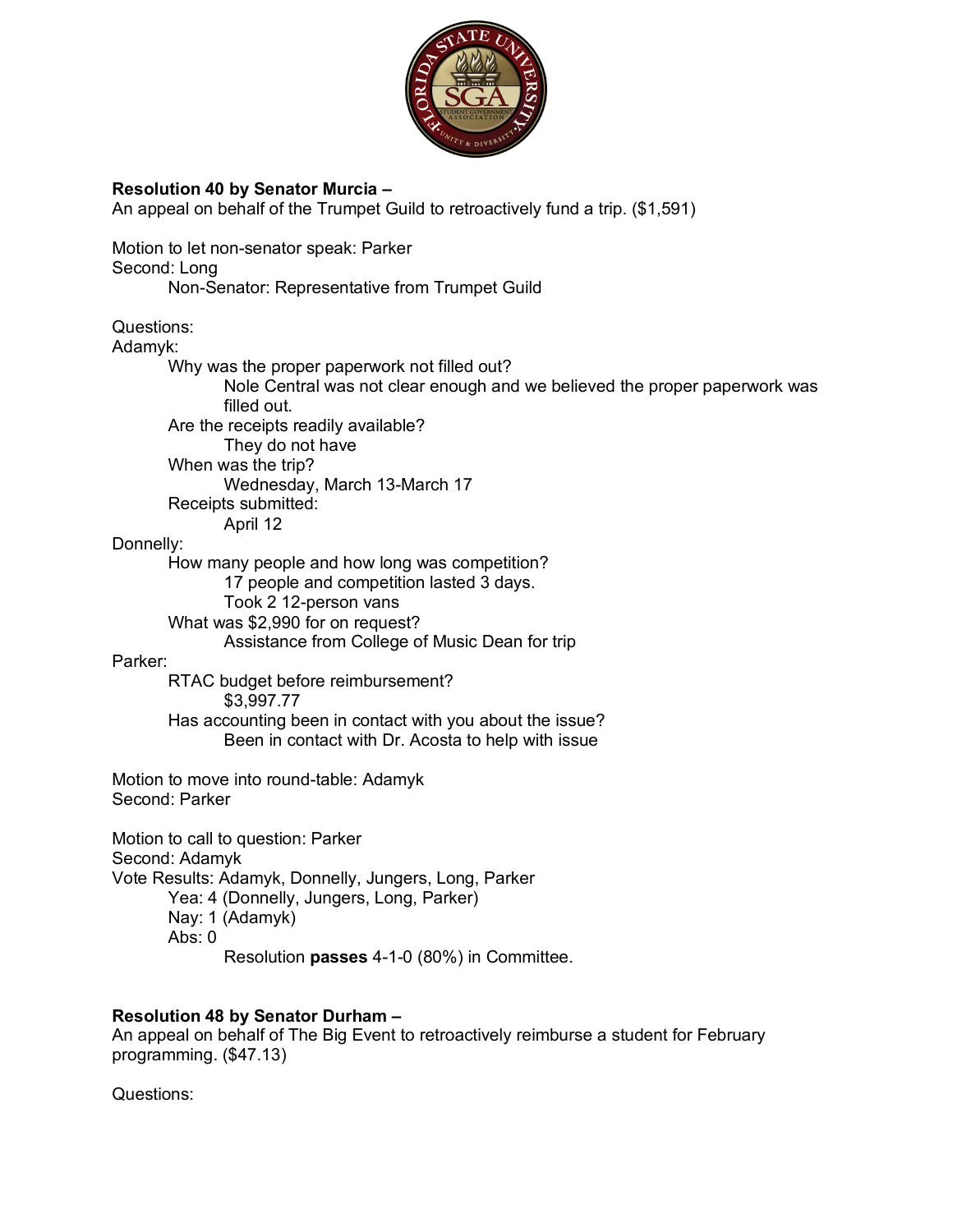

Adamyk:

When was the event? Unsure but in the fall term Did they go through the process of asking for money from PAC? Yes, they did

Donnelly:

Why are Receipts dated in March of 2019? Unsure, possibly sent the wrong receipts

Motion to move into round-table: Harris Second: Parker

Jungers:

Is Dollar Tree an approved vendor, and can we fund their request? Dollar Tree is not an approved vendor.

Move to have a non-senator speak: Parker Second: Adamyk

Non-Senator: Representative from the Big Event

Clarification: Money is being transferred within Foundation Account, no money required from Senate Projects, PAC, or RTAC.

Motion to call to question: Adamyk

Second: Donnelly

Vote Results: Adamyk, Donnelly, Jungers, Long, Parker

Yea: 5 (Adamyk, Donnelly, Jungers, Long, Parker)

Nay: 0

Abs: 0

Resolution **passes** 5-0-0 (100%) in Committee.

## **PAC Consent Resolution Number 31 – 4/22/19**

- **The question is**; Is it the sense of the Senate Finance Committee that the Programming Allocations Committees' Consent Resolution sponsored by Senator Harmon be forwarded to the full Senate.
- **Organizations on the Consent Resolution – Total: \$471**
- National Council of Negro Women Zero-Funded in PAC
- Cuban American Student Association Funded in Clothing (\$471)
- TAMID at FSU Zero-Funded in PAC

Motion to Approve Consent Resolution as-is: Adamyk Second: Long Vote Results:

Yea: 5 (Adamyk, Donnelly, Jungers, Long, Parker)

Nay: 0

Abs: 0

PAC Consent Resolution **passes** to be forwarded to the full Senate.